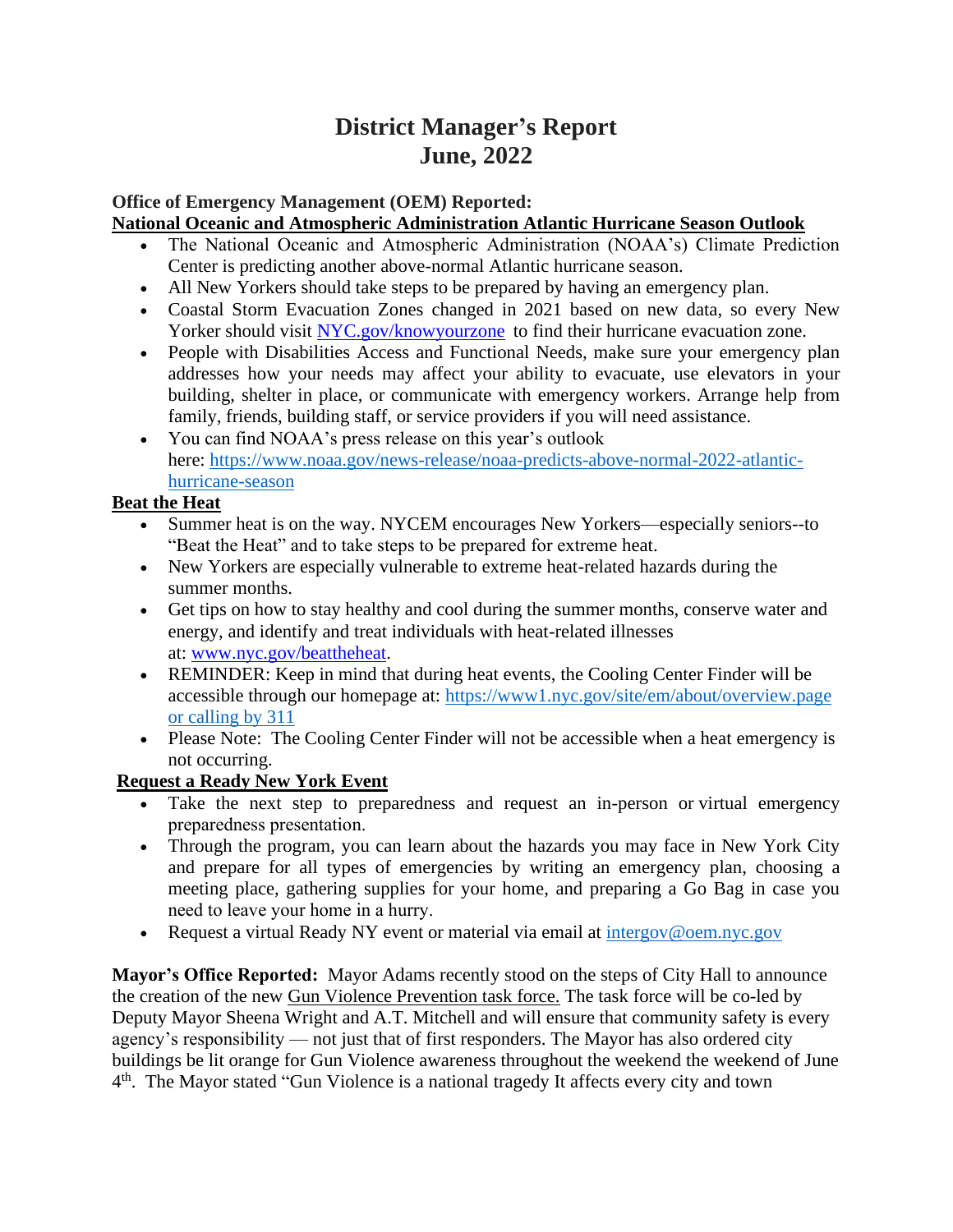throughout the United States. New York City is going to lead the way to keep guns off our streets".

June 1st marked the start of Pride Month across the world. Mayor Adams announced that in celebration the Pride flag, the Philly Pride flag and the transgender flag would fly from the portico throughout the month. "I'm wishing all LGBTQ+ New Yorkers a very happy [#PrideMonth.](https://click.everyaction.com/k/46098116/348806377/649887520?url=https%3A%2F%2Ftwitter.com%2Fhashtag%2FPrideMonth%3Fsrc%3Dhashtag_click%26emci%3D3818c74f-b7e1-ec11-b656-281878b85110%26emdi%3Dea000000-0000-0000-0000-000000000001%26ceid%3D&data=05%7C01%7CEJackson%40cityhall.nyc.gov%7Cb621da0935ca4ebf53d108da45afb296%7C35c828166c56443bbaf68312163cadc1%7C0%7C0%7C637898918164268979%7CUnknown%7CTWFpbGZsb3d8eyJWIjoiMC4wLjAwMDAiLCJQIjoiV2luMzIiLCJBTiI6Ik1haWwiLCJXVCI6Mn0%3D%7C3000%7C%7C%7C&sdata=EnEv13pmctPZ8R4Xp2ykWXujip0QV8vEVUOpjInpxAM%3D&reserved=0&nvep=ew0KICAiVGVuYW50VXJpIjogIm5ncHZhbjovL3Zhbi9FQS9FQTAwNi8xLzg2OTc2IiwNCiAgIkRpc3RyaWJ1dGlvblVuaXF1ZUlkIjogImM1NWYwMGQyLThlZTMtZWMxMS1iNjU2LTI4MTg3OGI4NTExMCIsDQogICJFbWFpbEFkZHJlc3MiOiAiZXByaW5jZUBjYjltLm9yZyINCn0%3D&hmac=51AcA2_BeY02VDbLxt8wcmsfDP4UgH_u0kWDt2daPsY=&emci=3818c74f-b7e1-ec11-b656-281878b85110&emdi=c55f00d2-8ee3-ec11-b656-281878b85110&ceid=4284574) New York City is your home no matter your identity or orientation. We're proud to be the city of Stonewall and LGBTQ+ trailblazers. You're always welcome here." – Mayor Adams

# **NYC Save for College Program Updates and Resources**

Starting this school year, and every year going forward, kindergarten students enrolled in a New York City public school — including participating charter schools — automatically receive a scholarship account invested in a NY 529 *Direct Plan*, with an initial \$100 from NYC Kids RISE, unless their families choose not to participate.

Families of NYC kindergarteners participating in the Save for College Program can go to **[nyckidsrise.org/activate](https://gcc02.safelinks.protection.outlook.com/?url=http%3A%2F%2Fnyckidsrise.org%2Factivate&data=05%7C01%7CINTERGOV%40dss.nyc.gov%7C8f0535f031b04f04082d08da3788c183%7C369ccac91d3d435bb214c86f3a380236%7C0%7C0%7C637883357749260108%7CUnknown%7CTWFpbGZsb3d8eyJWIjoiMC4wLjAwMDAiLCJQIjoiV2luMzIiLCJBTiI6Ik1haWwiLCJXVCI6Mn0%3D%7C3000%7C%7C%7C&sdata=sPYw%2B1QyHu2dcbv4iQbTujdWbnsu6CzFnQdPvXs0luY%3D&reserved=0)** to activate and view their kindergarteners' new NYC Scholarship Accounts and start earning more money for their educational futures.

Th[e](https://gcc02.safelinks.protection.outlook.com/?url=https%3A%2F%2Fnyckidsrise.org%2F&data=05%7C01%7CINTERGOV%40dss.nyc.gov%7C8f0535f031b04f04082d08da3788c183%7C369ccac91d3d435bb214c86f3a380236%7C0%7C0%7C637883357749260108%7CUnknown%7CTWFpbGZsb3d8eyJWIjoiMC4wLjAwMDAiLCJQIjoiV2luMzIiLCJBTiI6Ik1haWwiLCJXVCI6Mn0%3D%7C3000%7C%7C%7C&sdata=6l4Ox8gxmXvtP%2FriI6106iZRwjBRmeOojKTwl%2F%2FMpYM%3D&reserved=0) **[Save for College Program](https://gcc02.safelinks.protection.outlook.com/?url=https%3A%2F%2Fnyckidsrise.org%2F&data=05%7C01%7CINTERGOV%40dss.nyc.gov%7C8f0535f031b04f04082d08da3788c183%7C369ccac91d3d435bb214c86f3a380236%7C0%7C0%7C637883357749260108%7CUnknown%7CTWFpbGZsb3d8eyJWIjoiMC4wLjAwMDAiLCJQIjoiV2luMzIiLCJBTiI6Ik1haWwiLCJXVCI6Mn0%3D%7C3000%7C%7C%7C&sdata=6l4Ox8gxmXvtP%2FriI6106iZRwjBRmeOojKTwl%2F%2FMpYM%3D&reserved=0)** is a scholarship and savings platform that provides families, schools and communities with a way to work together to invest in and save for children's futures. The public-private-community partnership is designed to make college and career training more accessible and achievable for public school students, regardless of their income or immigration status.

Please use the NYC Kids RISE **[social media toolkit](https://gcc02.safelinks.protection.outlook.com/?url=https%3A%2F%2Fbit.ly%2Fnyckidsrise&data=05%7C01%7CINTERGOV%40dss.nyc.gov%7C8f0535f031b04f04082d08da3788c183%7C369ccac91d3d435bb214c86f3a380236%7C0%7C0%7C637883357749260108%7CUnknown%7CTWFpbGZsb3d8eyJWIjoiMC4wLjAwMDAiLCJQIjoiV2luMzIiLCJBTiI6Ik1haWwiLCJXVCI6Mn0%3D%7C3000%7C%7C%7C&sdata=yy9AeW9Y4tmjC%2Fqvf5xFU14iCxBra2W9YTF72ypNSpk%3D&reserved=0)** to learn more and spread the word!

**Department of Health and Mental Hygiene Reported: Smoking: NYC Quits** If you are interested in quitting, or need support managing cravings and staying smoke-free when you want to, help is available:

Quitting will: ☑️ Reduce your risk of cancer and heart disease.

☑️ Protect your loved ones from secondhand smoke.

☑️ Save you money.

Learn more: [https://on.nyc.gov/2RSk8YU](https://click.everyaction.com/k/46098127/348806388/-1886354495?nvep=ew0KICAiVGVuYW50VXJpIjogIm5ncHZhbjovL3Zhbi9FQS9FQTAwNi8xLzg2OTc2IiwNCiAgIkRpc3RyaWJ1dGlvblVuaXF1ZUlkIjogImM1NWYwMGQyLThlZTMtZWMxMS1iNjU2LTI4MTg3OGI4NTExMCIsDQogICJFbWFpbEFkZHJlc3MiOiAiZXByaW5jZUBjYjltLm9yZyINCn0%3D&hmac=51AcA2_BeY02VDbLxt8wcmsfDP4UgH_u0kWDt2daPsY=&emci=3818c74f-b7e1-ec11-b656-281878b85110&emdi=c55f00d2-8ee3-ec11-b656-281878b85110&ceid=4284574)

#### **Covid-19: Alert Level is High**

The Health Department will now be using an alert level system that tracks COVID-19 transmission and health care capacity in the city. To learn more about the alert system go to [https://www1.nyc.gov/site/doh/covid/covid-19-alert-levels.page.](https://click.everyaction.com/k/46098128/348806389/-199829468?nvep=ew0KICAiVGVuYW50VXJpIjogIm5ncHZhbjovL3Zhbi9FQS9FQTAwNi8xLzg2OTc2IiwNCiAgIkRpc3RyaWJ1dGlvblVuaXF1ZUlkIjogImM1NWYwMGQyLThlZTMtZWMxMS1iNjU2LTI4MTg3OGI4NTExMCIsDQogICJFbWFpbEFkZHJlc3MiOiAiZXByaW5jZUBjYjltLm9yZyINCn0%3D&hmac=51AcA2_BeY02VDbLxt8wcmsfDP4UgH_u0kWDt2daPsY=&emci=3818c74f-b7e1-ec11-b656-281878b85110&emdi=c55f00d2-8ee3-ec11-b656-281878b85110&ceid=4284574)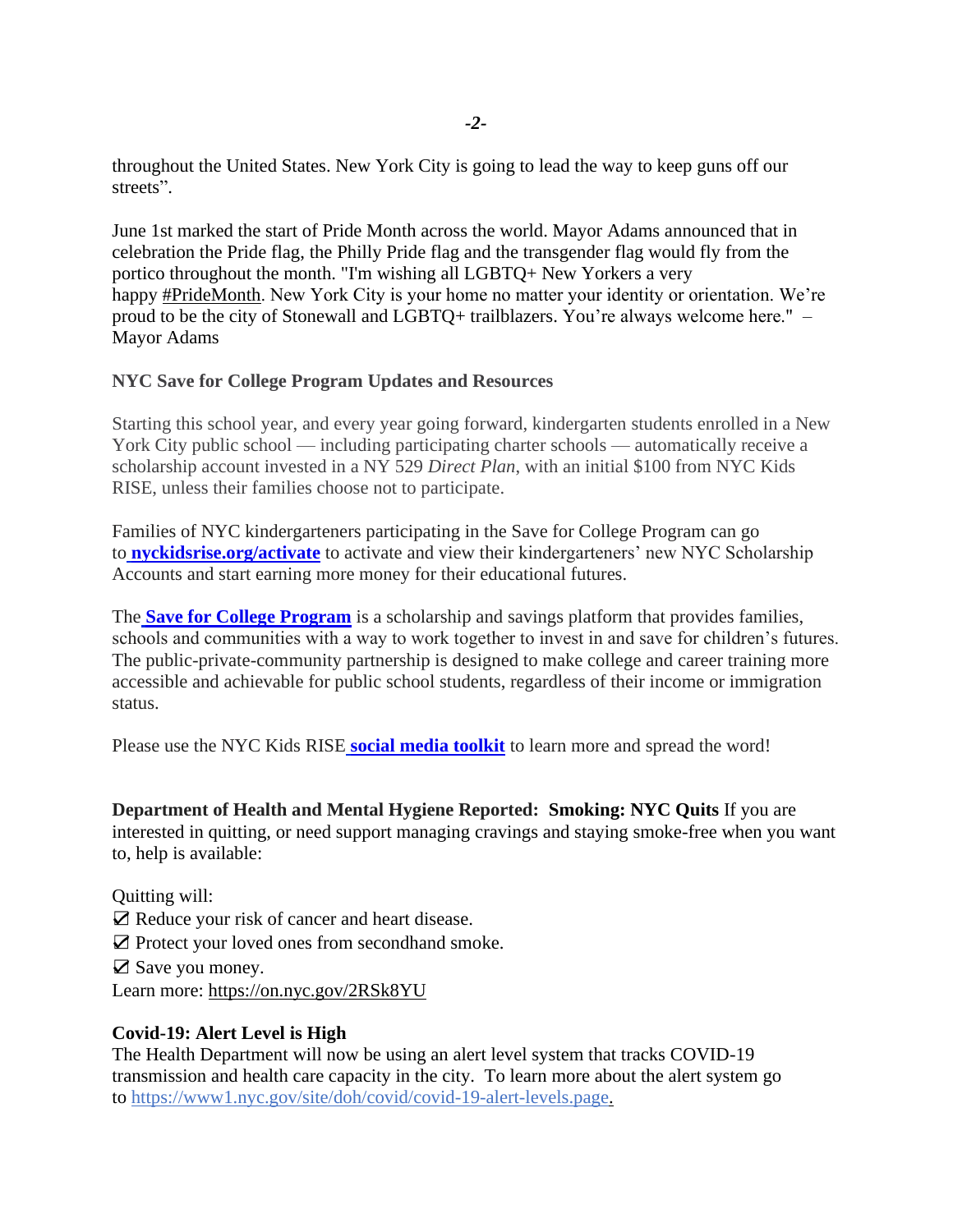#### **Federal COVID-19 Resource Website**

The Biden administration has introduced **[covid.gov](https://gcc02.safelinks.protection.outlook.com/?url=http%3A%2F%2Fcovid.gov%2F&data=05%7C01%7CINTERGOV%40dss.nyc.gov%7C8f0535f031b04f04082d08da3788c183%7C369ccac91d3d435bb214c86f3a380236%7C0%7C0%7C637883357749416344%7CUnknown%7CTWFpbGZsb3d8eyJWIjoiMC4wLjAwMDAiLCJQIjoiV2luMzIiLCJBTiI6Ik1haWwiLCJXVCI6Mn0%3D%7C3000%7C%7C%7C&sdata=TPOSXzKfZTHSD0zkkkYbXiQ8wjeKCljwCzwTRgLOBio%3D&reserved=0)**, a federal website meant to help Americans who are infected with the virus find the treatment they need quickly and at no cost. On the website, people can find locations to get tests and anti-viral pills, find the locations of vaccination sites and places to acquire high-quality masks; fill out a form to order eight free athome coronavirus tests per household; view their community's risk level according to the Centers for Disease Control and Prevention; and get general information on Covid symptoms, treatment, testing and travel.

The website is available in English, Spanish and Chinese. The administration is also making all of these tools available over the phone through the national vaccine hotline at 1-800-232-0233 (TTY 1-888-720-7489), which supports over 150 languages.

#### **AfterCare Program for Long COVID**

The NYC Test & Trace Corps AfterCare program has launched a hotline for New Yorkers seeking information and resources to recover from Long COVID. New Yorkers who are suffering from or suspect they may have Long COVID can now call AfterCare Navigators directly. AfterCare Navigators are health outreach specialists with experience supporting people during their COVID infection and will assess patients for their specific health and social needs and connect them to Long COVID resources. AfterCare Navigators connect patients to holistic resources – including physical and mental health referrals, community support, and financial assistance – to address the various physical symptoms, as well as the social and economic impacts, that New Yorkers with Long COVID may experience.

New Yorkers can call 212-COVID19 (212-268-4319*)*, select their preferred language, and press 4 to speak directly to an AfterCare navigator. Learn more on the **[AfterCare website](https://gcc02.safelinks.protection.outlook.com/?url=https%3A%2F%2Fwww.nychealthandhospitals.org%2Ftest-and-trace%2Fafter-care%2F&data=05%7C01%7CINTERGOV%40dss.nyc.gov%7C8f0535f031b04f04082d08da3788c183%7C369ccac91d3d435bb214c86f3a380236%7C0%7C0%7C637883357749416344%7CUnknown%7CTWFpbGZsb3d8eyJWIjoiMC4wLjAwMDAiLCJQIjoiV2luMzIiLCJBTiI6Ik1haWwiLCJXVCI6Mn0%3D%7C3000%7C%7C%7C&sdata=X6tYQjCcFtxi7UwKYtnudfLtHDIQeuumpoKS1Ti7AUY%3D&reserved=0)** and through AfterCare's **[Long COVID recovery guide](https://gcc02.safelinks.protection.outlook.com/?url=https%3A%2F%2Fhhinternet.blob.core.windows.net%2Fuploads%2Faftercare%2FLongCOVID_Brochure_Patient_Advocacy_Guide_Full.pdf&data=05%7C01%7CINTERGOV%40dss.nyc.gov%7C8f0535f031b04f04082d08da3788c183%7C369ccac91d3d435bb214c86f3a380236%7C0%7C0%7C637883357749416344%7CUnknown%7CTWFpbGZsb3d8eyJWIjoiMC4wLjAwMDAiLCJQIjoiV2luMzIiLCJBTiI6Ik1haWwiLCJXVCI6Mn0%3D%7C3000%7C%7C%7C&sdata=Xt4Qs9W9X%2FxZewVKVniH996%2BSXJtgRnog15jTXr5ZuA%3D&reserved=0)**.

# **"Test-to-Treat" Pharmacy Program**

A new federal Test to Treat program gives people a fast and easy way to get lifesaving treatment for COVID-19. In this program, people can get tested at Test to Treat sites. If they test positive and treatments are appropriate for them, they can get a prescription from a healthcare provider and have the prescription filled all in one location. People can also bring test results obtained from a home testing kit to Test to Treat sites and get evaluated by a healthcare provider for treatment.

People can use the **[COVID-19 Test to Treat Locator](https://gcc02.safelinks.protection.outlook.com/?url=https%3A%2F%2Ft.emailupdates.cdc.gov%2Fr%2F%3Fid%3Dh6219e986%2C15f49045%2C1644c331%26e%3DQUNTVHJhY2tpbmdJRD1VU0NEQ18xMDUyLURNNzYxMDgmQUNTVHJhY2tpbmdMYWJlbD1DT0NBJTIwTm93JTNBJTIwTmV3JTIwQ09WSUQtMTklMjBUZXN0JTIwdG8lMjBUcmVhdCUyMEluaXRpYXRpdmUlMjBhbmQlMjBMb2NhdG9yJTIwVG9vbA%26s%3Dq7OLdLM_ba0koixnpk4UiHZcrWXnhs75ph8Gd7NGxRA&data=05%7C01%7CINTERGOV%40dss.nyc.gov%7C8f0535f031b04f04082d08da3788c183%7C369ccac91d3d435bb214c86f3a380236%7C0%7C0%7C637883357749260108%7CUnknown%7CTWFpbGZsb3d8eyJWIjoiMC4wLjAwMDAiLCJQIjoiV2luMzIiLCJBTiI6Ik1haWwiLCJXVCI6Mn0%3D%7C3000%7C%7C%7C&sdata=Vz%2FftFRiFY0uaSwyxUXzV1CIL1OpBrJdxBW0jb0WfHY%3D&reserved=0)** to find Test to Treat sites near them. A call center is also available at 1-800-232-0233 (TTY 1-888-720-7489) to get help in English, Spanish, and more than 150 other languages – 8:00 am to midnight ET, 7 days a week. The **[Disability Information and Access](https://gcc02.safelinks.protection.outlook.com/?url=https%3A%2F%2Facl.gov%2FDIAL&data=05%7C01%7CINTERGOV%40dss.nyc.gov%7C8f0535f031b04f04082d08da3788c183%7C369ccac91d3d435bb214c86f3a380236%7C0%7C0%7C637883357749260108%7CUnknown%7CTWFpbGZsb3d8eyJWIjoiMC4wLjAwMDAiLCJQIjoiV2luMzIiLCJBTiI6Ik1haWwiLCJXVCI6Mn0%3D%7C3000%7C%7C%7C&sdata=TYWnfRLPjw79ZOJ%2Febe5Zit%2FzAmPpXD6sAO6ncd6Yco%3D&reserved=0) Line** (DIAL) is also available to specifically help people with disabilities access services. To get help, call 1-888-677-1199, Monday-Friday from 9:00 am to 8:00 pm ET or email **[DIAL@usaginganddisability.org](mailto:DIAL@usaginganddisability.org)**.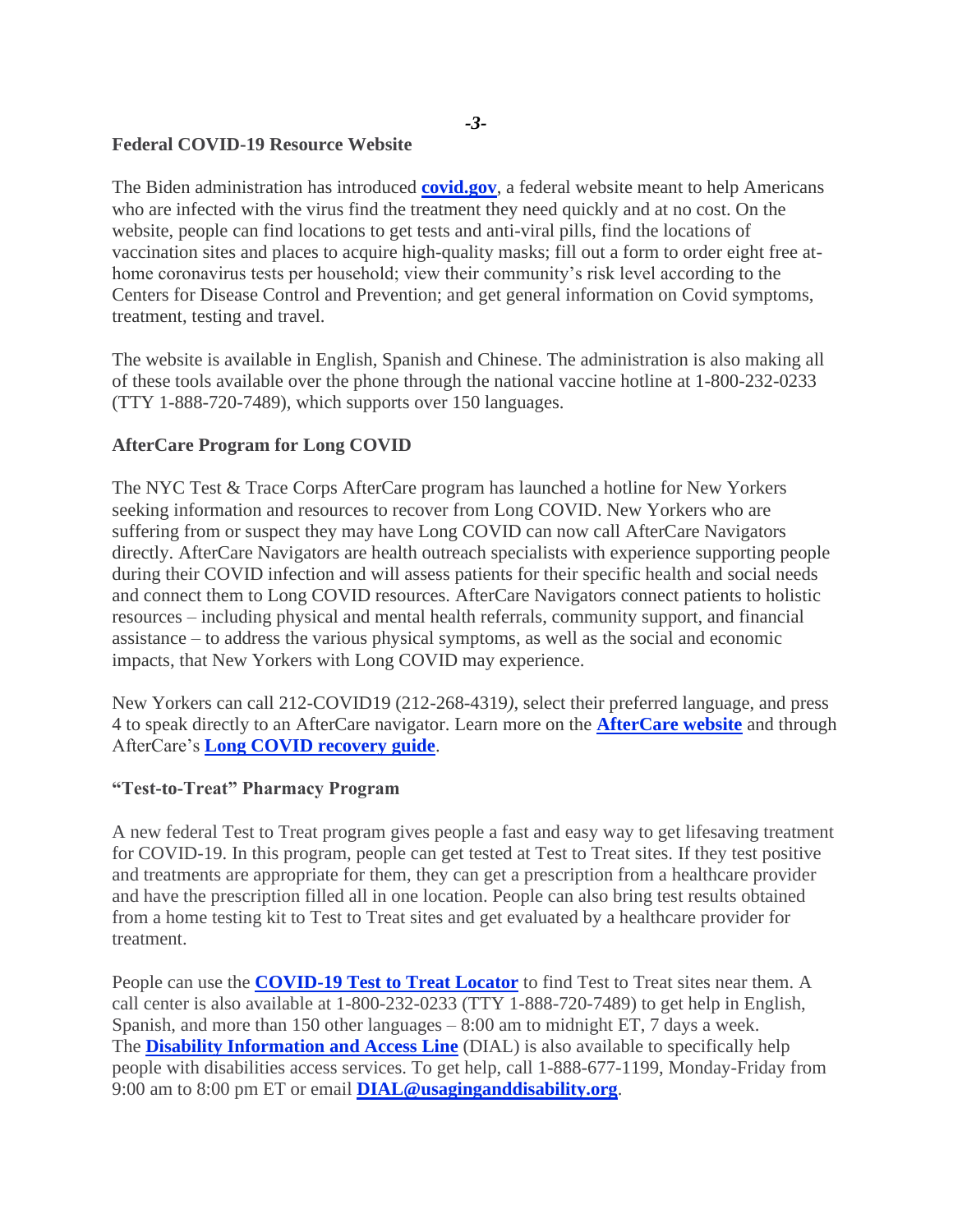Learn more about the program and download fact sheets in numerous languages **[here](https://gcc02.safelinks.protection.outlook.com/?url=https%3A%2F%2Faspr.hhs.gov%2FTestToTreat%2FPages%2Fdefault.aspx%3FACSTrackingID%3DUSCDC_1052-DM76108%26ACSTrackingLabel%3DCOCA%2525252525252520Now%3A%2525252525252520New%2525252525252520COVID-19%2525252525252520Test%2525252525252520to%2525252525252520Treat%2525252525252520Initiative%2525252525252520and%2525252525252520Locator%2525252525252520Tool%26deliveryName%3DUSCDC_1052-DM76108&data=05%7C01%7CINTERGOV%40dss.nyc.gov%7C8f0535f031b04f04082d08da3788c183%7C369ccac91d3d435bb214c86f3a380236%7C0%7C0%7C637883357749260108%7CUnknown%7CTWFpbGZsb3d8eyJWIjoiMC4wLjAwMDAiLCJQIjoiV2luMzIiLCJBTiI6Ik1haWwiLCJXVCI6Mn0%3D%7C3000%7C%7C%7C&sdata=MX3S6zzLYZmMivQcHllBfjlXceMmD7NliNHQ4KOIfDc%3D&reserved=0)**.

# **Home Delivered COVID Antiviral Medication**

The City is providing free home delivery -- as long as there is a prescription-- of oral antiviral pills Paxlovid (made by Pfizer), and Molnupiravir (by Merck), via Alto Pharmacy, a medication provider which has partnered with the City. Since supplies of the new drugs are extremely limited, deliveries will be prioritized to those who test positive and considered to be at higher risk for COVID.

Those who have tested positive and are otherwise qualified can visit **[Virtual ExpressCare](https://gcc02.safelinks.protection.outlook.com/?url=https%3A%2F%2Fexpresscare.nyc%2F&data=05%7C01%7CINTERGOV%40dss.nyc.gov%7C8f0535f031b04f04082d08da3788c183%7C369ccac91d3d435bb214c86f3a380236%7C0%7C0%7C637883357749260108%7CUnknown%7CTWFpbGZsb3d8eyJWIjoiMC4wLjAwMDAiLCJQIjoiV2luMzIiLCJBTiI6Ik1haWwiLCJXVCI6Mn0%3D%7C3000%7C%7C%7C&sdata=U%2B1yjnEZZ8gaKYHzaqXV2hXsMFCF1zjfLymQgWDZBUo%3D&reserved=0)** for a phone or video visit or call 212-COVID19 (212-268-4319) and press 9.

#### **COVID-19 Testing**

#### *At-Home Rapid Test Kit Distribution Program*

The City is still providing COVID-19 tests to eligible NYC-based/serving nonprofit/501c3, community-based and faith-based organizations to distribute to their communities.

As the program's capacity expands each week, they will engage additional organizations who serve high-needs neighborhoods, such as the neighborhoods identified by the Taskforce on Racial Inclusion and Equity\*, those that lack access to testing options, and who:

- have demonstrated commitment to COVID prevention and/or public health
- have demonstrated capacity to reach at least hundreds of New York City residents
- are prepared to sign legal agreement (MOU)
- are prepared to complete basic reporting of distributions
- are prepared to pick up monthly allocations
- are prepared to store and distribute kits safely, including monitoring expiration dates

**George Bruce Library Reported:** The New York Public Library (NYPL) will temporarily close the George Bruce Library Branch beginning June 20th to facilitate important renovations to the infrastructure of the building. The branch will receive a new heating and cooling system, boiler, and fire alarm system, as well as other improvements to the building. The closure will last three months, with the branch expected to reopen at the end of September.

#### **During their temporary closure, patrons are encouraged to use these nearby branches:**

- ➢ [Harlem Library](https://www.nypl.org/locations/harlem) (9 West 124th Street);
- ➢ [Morningside Heights Library](http://www.nypl.org/locations/morningside-heights) (2900 Broadway);
- ➢ [Harry Belafonte–115th Street Library](https://www.nypl.org/locations/115th-street) (203 West 115th Street);

#### *\*Please note: Harry Belafonte–115 Street Library will reopen on June 27 following its renovation; for additional questions about this renovation please click [here.](https://view.email.nypl.org/?qs=c8edf3af460c53090a1295a83ad61b015630dc3c18259924c9a133474fe3983b1f0a9932f4e2a227865d8f41dfd5bef07807a97d0099d3db1c7ec7d47b1140b3076e39570fc8576179d5ef4a4a83a0df)*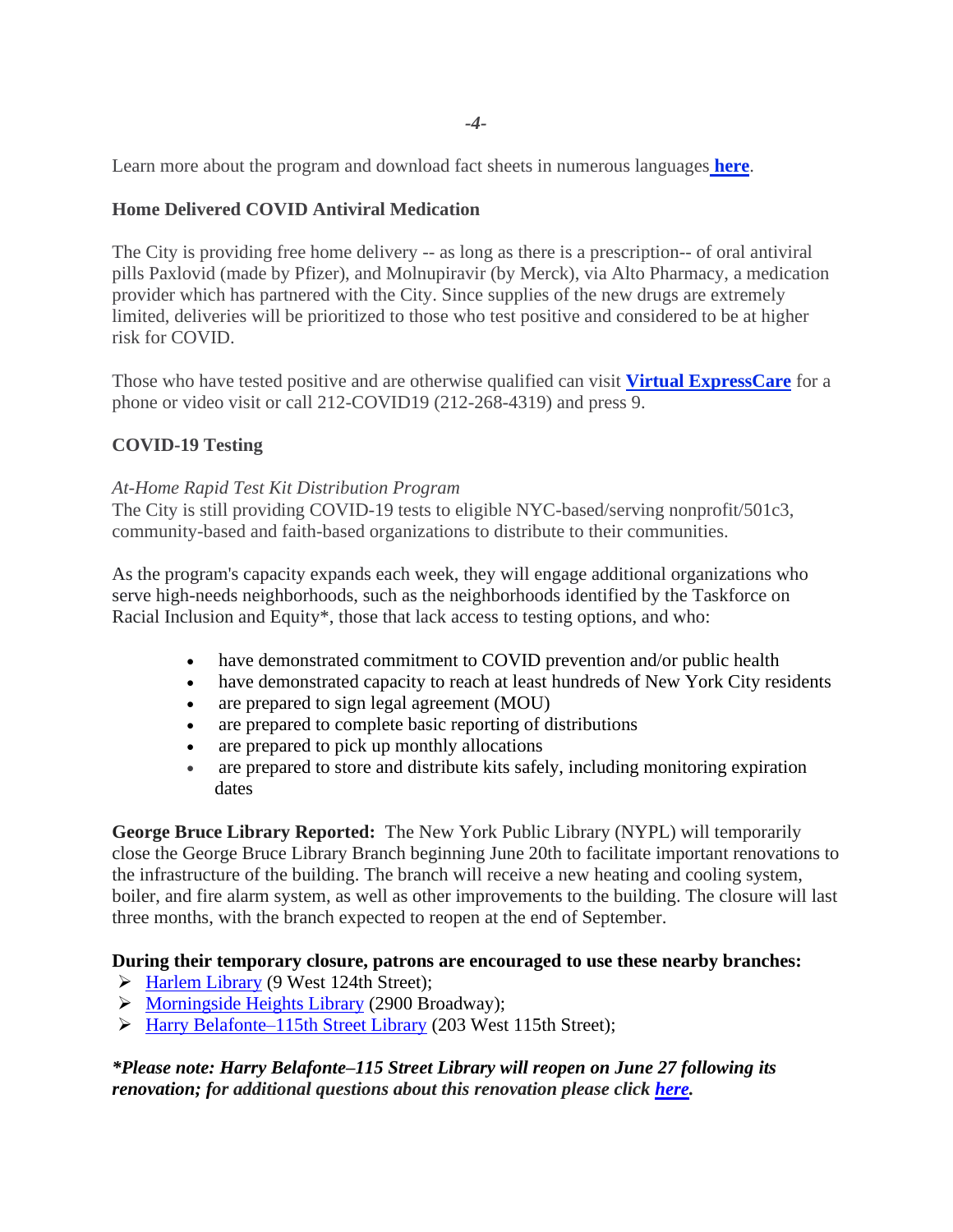**The New York City Campaign Finance Board Reported**: Official New York [Voter Guide for](https://r20.rs6.net/tn.jsp?f=001ty7g6TdAi-00ULqJlhetQORNfu9ziJPtL3BlvOjRV5btWY2ZUxU3ZEGHLaTQAnAntU6j4Sx13hxpZip8mR9Dd6KKWe9Mlqo1OlkrQMXn1kFH9zi6hFMOYAnShotLoDOgpBWPQbkI_tDNtqO2LADNrO-LClDxawroxaPkdu8ovlvH4oRHlcH0BWtlmMp8qwyoAsFWvy1aDkH8geO-y8970Q==&c=JtWeAG-ZRFZPORkn_ceNoJ5PmMvGVG45pIknkpqNwVoWYtc7XwqCmw==&ch=yrpS4a1PYxPJJhxcBgebH5SLP9AAdh49xbUVuNlcCij5RwYxdokBwA==)  the [June 2022 primary elections.](https://r20.rs6.net/tn.jsp?f=001ty7g6TdAi-00ULqJlhetQORNfu9ziJPtL3BlvOjRV5btWY2ZUxU3ZEGHLaTQAnAntU6j4Sx13hxpZip8mR9Dd6KKWe9Mlqo1OlkrQMXn1kFH9zi6hFMOYAnShotLoDOgpBWPQbkI_tDNtqO2LADNrO-LClDxawroxaPkdu8ovlvH4oRHlcH0BWtlmMp8qwyoAsFWvy1aDkH8geO-y8970Q==&c=JtWeAG-ZRFZPORkn_ceNoJ5PmMvGVG45pIknkpqNwVoWYtc7XwqCmw==&ch=yrpS4a1PYxPJJhxcBgebH5SLP9AAdh49xbUVuNlcCij5RwYxdokBwA==)

The guide is online at [NYCVotes.org](https://gcc02.safelinks.protection.outlook.com/?url=https%3A%2F%2Fr20.rs6.net%2Ftn.jsp%3Ff%3D001rBhhoNDUsnrWHN5lUSpeK6D47vpwjuullm6qto4suImEb05OuyTtpII-dHhs90_Z5gO-97Y5W3fhqlJhQKx5nc7yTbXtm-_Haw2-3V_Dw_5b0T9HbJFjQ7dWulxSY2k8TUV55vNEwAG1H-an_yhVX6IuQrEZqWEy3ge_FGUyzmKalSTUnu8Q_0jHFwDDOZPW07QNOFGhWvU2qQxgLDGvdKmWKatBrFnkd3G-2H4ZdoaN8WfJHRY9Ld2QqHmGdNcMIGQYtvimmyS2K3j3nFoubijF6YiLRfNh5KZIxcvhxlwC_wWkqFUOiRoyMDStXlBIJV3u67znQy3LQTWV9d1-jF7kWS3dOMwxuvX6QRKRNiVEbs1wHM9w0ex12kqQa6tFfI25u41KT29W6zWnAMSs1sYiAsVur5jXKfge1GjeOGYLqfg8ih86u8IsYFajGghT7gH5klP3enkQEm13MN2vnsgOrjj7ww6sfgv7Nok6IFqDe9ekx86gInA-lduZQ9gQyiPvYq8kuIIHRFBINVcruuvoqOBTWhRk024aUQLOXyAN64OSP06e2gdOY0UTOeUNjdISQuW3VUYlqMgXrDt9l7k1CBAbQHMgEybRT7nZJ1HJEcl4ftKFVbgBaB2ui1B0RKF6M-tz7wLAqz5F77HM9R0y2aAY_NhewwaddKup2ByhvvjHsw5J1fy30a948BEX2RUdPQDf1oXoYMdDXg9n5txZqKHb78zCl5x9vB-GvLqAqgH2UXmXBgkSSMnDPb9UDsOi2Z7I2iJYP1VhbX3gvswFOku_VTOQqI5DlhjF_Rjsaph6hgNvFaJtKnz9-Lg5EHBYDNKKNUJjgEhl2J7rLBvtf07MHMnu%26c%3Dg4M1zZ_GFgwMft8GYH2atVH9HfhZKjy3YprwZgZIzIDtCM49RDPeOQ%3D%3D%26ch%3DZQK__pdod-8PHkLg1xvSpyAfZS0WQnm1XT-HEeq9t0gZc-5iukZdAA%3D%3D&data=05%7C01%7Cdgaruccio%40cb.nyc.gov%7C9df0f026fcd44d1ca41508da4581d339%7C32f56fc75f814e22a95b15da66513bef%7C0%7C0%7C637898721158909199%7CUnknown%7CTWFpbGZsb3d8eyJWIjoiMC4wLjAwMDAiLCJQIjoiV2luMzIiLCJBTiI6Ik1haWwiLCJXVCI6Mn0%3D%7C3000%7C%7C%7C&sdata=laskLwlVb%2FTmxZsgwmS%2ByFnCDMGNbr89h0fXwEME7e0%3D&reserved=0) and allows voters to look up the candidates on their ballot. Early voting runs from Saturday, June 18 through Sunday, June 26th and Election Day is on Tuesday, June 28.

The guide includes profile information for candidates on the ballot for the following offices:

- Governor
- **Lieutenant Governor**
- State Assembly
- Judges
- Party Positions

[More Information](https://r20.rs6.net/tn.jsp?f=001ty7g6TdAi-00ULqJlhetQORNfu9ziJPtL3BlvOjRV5btWY2ZUxU3ZEGHLaTQAnAn7tMHV6aOq4z8cYZ46FrlSehdeyiCU0Oak8vTYvNkX68knrgy9CrbKq4h_9jGBoMW66-C7sOa-JOJs0GfLoeeMV7cjwGiEwlCB1SMsCcn7WA3EfR4-OhCvw==&c=JtWeAG-ZRFZPORkn_ceNoJ5PmMvGVG45pIknkpqNwVoWYtc7XwqCmw==&ch=yrpS4a1PYxPJJhxcBgebH5SLP9AAdh49xbUVuNlcCij5RwYxdokBwA==) can be found **[here](https://r20.rs6.net/tn.jsp?f=001ty7g6TdAi-00ULqJlhetQORNfu9ziJPtL3BlvOjRV5btWY2ZUxU3ZEGHLaTQAnAn7tMHV6aOq4z8cYZ46FrlSehdeyiCU0Oak8vTYvNkX68knrgy9CrbKq4h_9jGBoMW66-C7sOa-JOJs0GfLoeeMV7cjwGiEwlCB1SMsCcn7WA3EfR4-OhCvw==&c=JtWeAG-ZRFZPORkn_ceNoJ5PmMvGVG45pIknkpqNwVoWYtc7XwqCmw==&ch=yrpS4a1PYxPJJhxcBgebH5SLP9AAdh49xbUVuNlcCij5RwYxdokBwA==)** including absentee ballots, Early Voting Poll Sites and hours, Election Day Poll Sites and hours. Primary elections for U.S. Congress and NY State Senate will be held on August 23, 2022.

# **HRA/DSS Reported:**

#### **SNAP On-Demand Interviews**

SNAP On-Demand telephone eligibility interviews will resume on June 1, 2022. The availability of On-Demand interviews gives clients more flexibility as they do not have to wait for HRA to call them to complete their eligibility interview. Beginning June  $1<sup>st</sup>$ , once they submit their application or recertification form via ACCESS HRA, at a PC Bank, in-person, or by mail, clients are able to call HRA at 718-SNAP-NOW (718-762-7669) anytime between 8:30am and 5:00pm, Monday to Friday, for an "on-demand" telephone interview. If an applicant has an emergency need for SNAP they should call right after they submit their application. Clients have up to 30 days from the time they submit their form to make this call and fulfill the interview requirement.

#### **Emergency SNAP Allotments**

As it has in previous months, the State Office of Temporary and Disability Assistance (OTDA) will issue an emergency SNAP supplement to households receiving SNAP benefits in May 2022. The emergency allotment will be the difference between their budgeted allotment and the maximum allotment for their household size or \$95, whichever is greater. Further information is available **[here](https://otda.ny.gov/policy/gis/2021/21DC019-Attachment-1.pdf)**.

These emergency allotments are scheduled to continue for one month beyond the end of the federal public health emergency. The public health emergency has been extended and is currently set to end on July 16, 2022.

On October 1, 2021, permanent changes to SNAP went into effect, resulting in a sizeable increase in the benefit issuance by household size. SNAP households have continued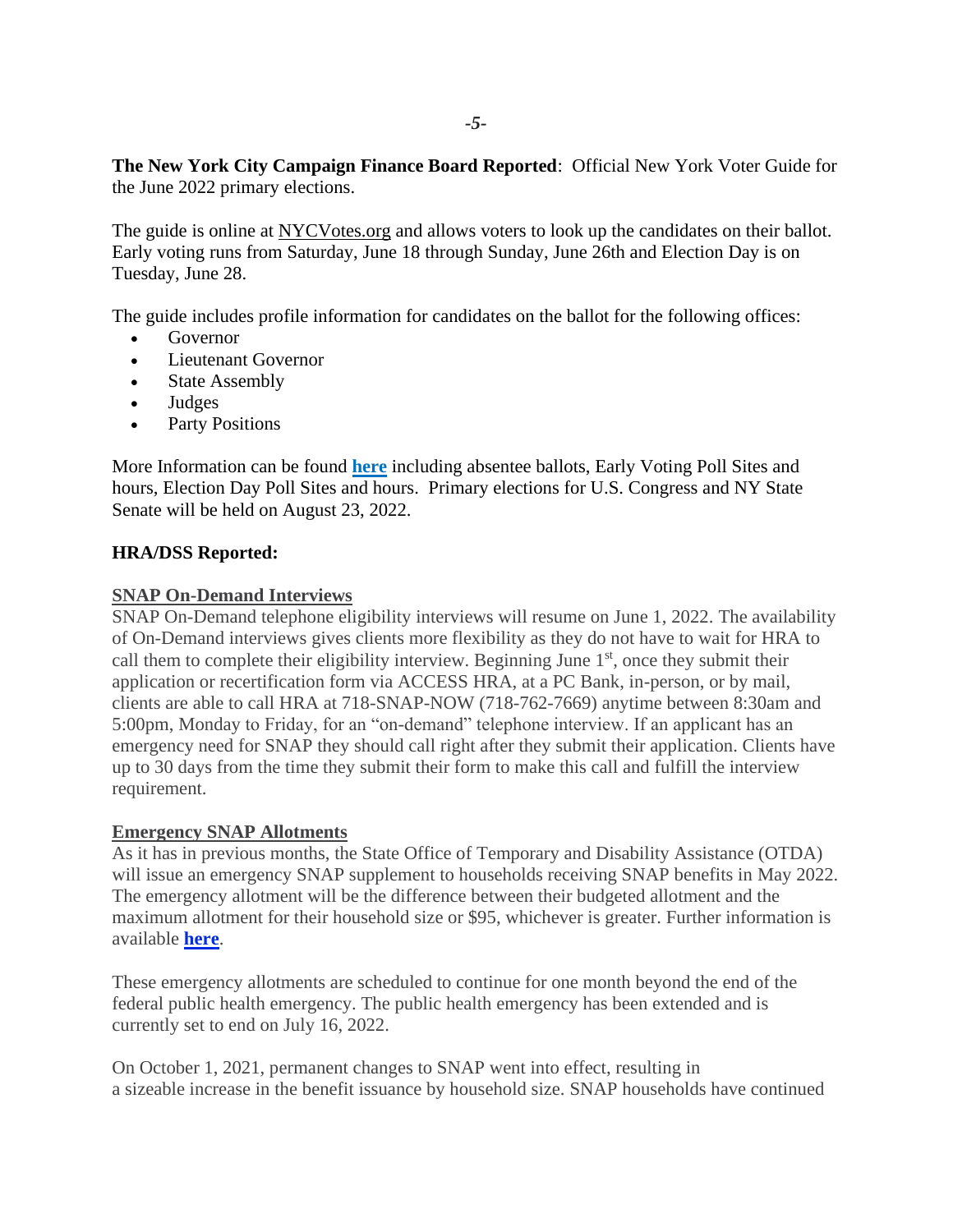to receive emergency allotments on top of this permanent increase. Once

the emergency allotments are no longer being issued, the permanent SNAP increase will remain in effect, but families and individuals will see a decrease in the total amount of SNAP received per month. Additional details will be shared as they become available.

# **Pandemic EBT (P-EBT) Food Benefits Updates**

OTDA will begin distributing Summer P-EBT, which will provide all eligible students with \$375 in food benefits, in May. OTDA will post information on their website about benefit distribution dates when it becomes available.

Nearly all eligible school children were issued their P-EBT food benefits for the 2020-21 school year.

For assistance with general questions or to request a replacement Medicaid CBIC that was issued for P-EBT food benefits:

- Call the P-EBT Helpline at **833-452-0096**
- Visit **[www.otda.ny.gov/SNAP-COVID-19/](http://www.otda.ny.gov/SNAP-COVID-19/)**, which has information about P-EBT
- Submit a P-EBT Information form at **<https://otda.ny.gov/PEBT-Info>**.

To check the balance or select a PIN for a P-EBT food benefits card:

- Visit **[www.connnectebt.com](https://gcc02.safelinks.protection.outlook.com/?url=http%253A%252F%252Fwww.connnectebt.com%252F&data=05%257C01%257Crhoadesm%2540dss.nyc.gov%257C0ddc2e39470a4ffab5ce08da3460ee3c%257C369ccac91d3d435bb214c86f3a380236%257C0%257C0%257C637879888404151294%257CUnknown%257CTWFpbGZsb3d8eyJWIjoiMC4wLjAwMDAiLCJQIjoiV2luMzIiLCJBTiI6Ik1haWwiLCJXVCI6Mn0%253D%257C3000%257C%257C%257C&sdata=FGiMnuP7X8U%252BCd4il3yhPJ3W6wYJGb7ZeTfCx2Wc%252FxA%253D&reserved=0)**
- Call **888-328-6399**

**IDNYC Updates:** IDNYC is a free municipal ID card for all New Yorkers that not only provides government photo identification, but can serve as a library card, provides free memberships to more than 30 cultural institutions, qualifies an individual for discounts at health and wellness centers, and a **[multitude of other benefits.](https://www1.nyc.gov/site/idnyc/benefits/benefits.page)** New Yorkers can also use the card to access City services, and apply for jobs when submitted with proof of work authorization. **[Certain financial](http://www1.nyc.gov/site/idnyc/benefits/banks-and-credit-unions.page)  [institutions](http://www1.nyc.gov/site/idnyc/benefits/banks-and-credit-unions.page)** will accept IDNYC as identification to open a bank account.

#### *Renewing IDNYC:*

Individuals may renew their IDNYC card starting 90 days before and up to 1 year after the expiration date on their card, and are encouraged to complete the renewal application online.

The IDNYC Program has expanded the renewal period for all cardholders whose cards expired in 2020. If a card expired in 2020 or 2021, the cardholder may renew their card through December 31, 2022. After this date, the cardholder will need to submit a new application at an Enrollment Center.

Learn how to renew online at the **[How to Renew](https://www1.nyc.gov/site/idnyc/card/renew-your-idnyc-card.page)** page. To start the online renewal process now, visit the **[Online Portal](https://gcc02.safelinks.protection.outlook.com/?url=http%3A%2F%2Fnyc.gov%2Fidnyc%2Fonlineportal&data=05%7C01%7CINTERGOV%40dss.nyc.gov%7C8f0535f031b04f04082d08da3788c183%7C369ccac91d3d435bb214c86f3a380236%7C0%7C0%7C637883357749260108%7CUnknown%7CTWFpbGZsb3d8eyJWIjoiMC4wLjAwMDAiLCJQIjoiV2luMzIiLCJBTiI6Ik1haWwiLCJXVCI6Mn0%3D%7C3000%7C%7C%7C&sdata=mFsWCFjano9K02T3CxSXiaeaad3aEmZ4En4Bl9adCiM%3D&reserved=0)**.